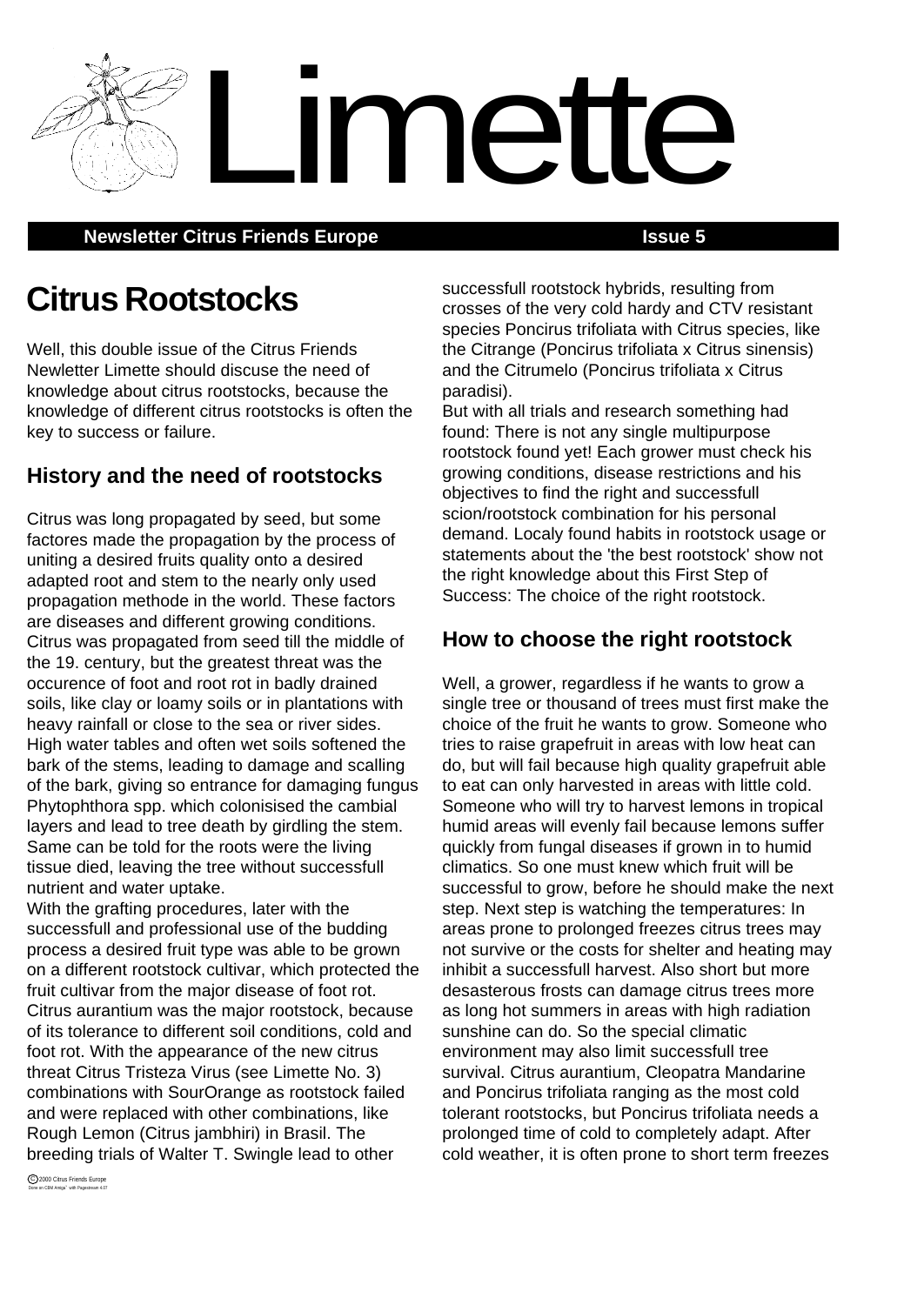as the others. Also in humid, hot areas several rootstocks do better than others: Volkamer Lemon, Rangpur Mandarinelime and Rough Lemon do much better than Poncirus trifoliata. Then the growers looks to the ground: Sandy soils are often infertile, require more irrigation and fertilisation as sticky loamy soils, but the least soils are often badly drained and require more labor to keep soil alkalinity and drainage in order, than sandy soils. Also calcarous soils often found close to mountains, were the ground is often rich in dolomic limestone or close to old costal borders, were lime levels are resulting from ancient shell limestone layers in the ground. Some areas are contaminated due layers of salts, like in costal areas and in some desert growing areas. And for all these conditions different rootstocks will exists. As example: In sandy soils Citrus aurantium will grow good, but Carrizo Citrange and Volkamer Lemon grow much better, but Poncirus trifoliata will not do well.In heavy clay soils, Citrus aurantium will grow well, as Poncirus trifoliata will do if levels of soil pH will not raise above 7,0. Volkamer Lemon and Carrizo Citrange do not well in these grounds. Soils rich in limestone require a special care and rootstock choice: Citrus aurantium is the major used rootstock, followed by Cleopatra mandarine and Volkamer Lemon. Poncirus trifoliata and its hybrids still often fail in such soils. Soils in costal areas or with other salty componds found inlands are also a special condition, were Cleopatra mandarine, Rangpur Mandarinelime and Citrus aurantium are the major rootstocks, others will not be a successfull choice.

Next eye is kept on local present diseases, like fungal, bacterial and viral threats, also some soil born pests like nematodes.

So in areas with virulenst strains of the tristeza virus intolerant rootstocks like Citrus aurantium and Citrus macrophylla must be avoid, as some not resistant scion varieties which will die even if propagated on tolerant rootstocks, like Citrange Troyer or Carrizo, Swingle Citrumelo, Rough and Volkamer Lemon, Rangpur Lime and several Mandarine type Rootstocks, like Citrus sunki, Citrus depressa and Citrus reshni.

After considering all these factors someone must do his own decission, carefully even watching about stock and scion combatibility: Certain mandarin scions and lemon varieties are not compatible with trifoliate rootstocks also scions of Rough Lemon and Volkamer Lemon do not well onto these rootstocks.

Well if the growers has made his decission, he will have the best fitting stock-scion combination for his climatic environment and his growing conditions. A last word of for attention: Cold hardiness is mostly influenced by the scion variety. If someone uses an very cold intolerant scion variety, like true limes, an very cold tolerant rootstock like Poncirus trifoliata will not much raise the cold tolerance of the scion variety, only very cold hardy scion varieties will take advantage from frost tolerance of their understock.

Following a short description of some major rootstock varieties:

#### **Citrus aurantium**

Sour Orange was once the major rootstock in all growing regions of the world, but the evidence of the Citrus Tristeza Virus has limited its use today to areas free of this virus or for special scion combinations were the typical scion decline reaction after CTV infection will not occur, like with lemon varieties. In the mediterran basin, were often severe strains of the virus are not present Sour Orange is still today widly in use, especialy because the soils do not permit the wide use of trifoliata hybrids. Sour Orange produces premium fruit quality, for processing and the fresh fruit market. The fruits onto this rootstock are medium sized and rich in internal as external quality. This rootstock produces rich crops and grows strong, but not as strong if compared with the lemon types. Sour Orange has a dense and deep root system which induces a good drought tolerance. Citrus aurantium is one of the most cold hardy rootstocks inducing a very good cold tolerance to its scions. Sour Orange has a good tolerance to saline conditions, but not as much as Rangpur or Cleopatra, but is one of the most tolerant rootstocks for calcerous soils, so still predominant in arizona, texas, morocco, sicily and areas of greece and turkey. Sour Orange is tolerant to flooding conditions and so good tolerant to phytophthora foot root, but in cold, wet soils Citrus aurantium suffers quickly from root rot, because of the death or absence of the mycorrhizial fungus. Without Sour Orange is often not able to take up enough water and nutrients. Many hybrids are today in rootstock trails as Tristeza tolerant replaces for the excellent SourOrange rootstock. An CTV tolerant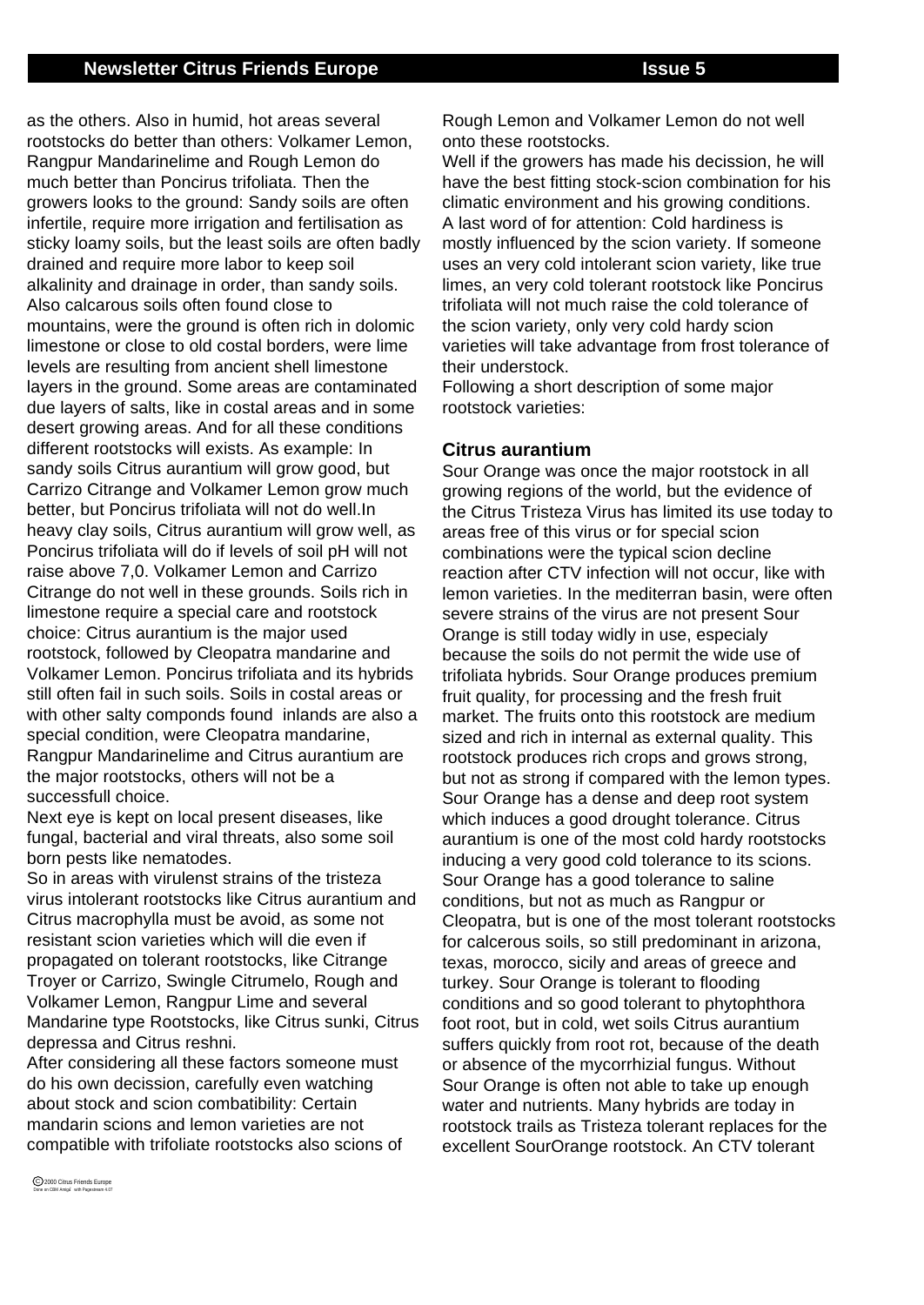SourOrange substitute would be the goal and maybe the most planted rootstock in further citrus growing areas worldwide.

### **Citrus reshni, Citrus sunki and Citrus depressa**

Citrus reshni, the Cleopatra mandarine, Citrus depressa, the Shekwasha mandarine and Citrus sunki, the Sunki mandarine exhibit the increasing sections of rootstock types. Like the most mandarine type rootstocks these rootstocks induce good cold tolerance and are tolerant to the major virus diseases present in the commercial growing regions. The medium deep rooting system induces only a medium drought tolerance and most mandarine type rootstocks are not as tolerant to flooding conditions as Sour Orange, Citrus macrophylla and Poncirus trifoliata. But Cleopatra Mandarine is one of the most tolerant stocks for saline conditions, but not as tolerant for calcerous conditions as Sour Orange or Rough Lemon. Shekwasha and Sunki exhibit more tolerance, but are not as saline tolerant as the former Cleopatra. The fruits on these rootstocks are often smaler, if compared with Sour Orange or Lemon types, and only have medium quality, but mandarine types are often good croppers with mandarine, grapefruit and orange scions. Still a backdraw is the often not stable yearly crop and that most mandarine stocks come slow into a bearing age representing a continuos income for the growers in stable yearly crops. However, if virus tolerance, calcerous soils and good fruit quality are the concerning factors mandarine type rootstocks are a good choice. All mandarines exhibit the same cold tolerance as Sour Orange or Poncirus trifoliata.

### **Citrus jambhiri**

After the evidence of Citrus Tristeza Virus the dominat SourOrange rootstock was largely replaced by this lemon type rootstock. Rough lemon has a very deep rooting system, thus is more drought tolerant as Sour Orange and the mandarine types. Rough Lemon is very vigorous, so trees grow large and spreading if left unpruned. The fruits harvested on lemon types rootstocks are of not as high quality as those harvested on trifoliate, mandarine or Sour Orange Rootstocks. Fruits are large, having a rough often peppled thick rind. Juice is low in soluble solids and contains more water than if compared with Sour Orange

fruits. But high yields can be expected annualy, so lemon types are often predominant in the use for the citrus fruit processing crop. Citrus jambhiri is not tolerant to flooding conditions, so suffers quickly from root rot and foot rot by Phytophthora induced lessions. Also Rough Lemon is not successfull on heavy clay or loam soils, but will endure deep infertile sandy soils with proper irrigation and fertilisation. Citrus jambhiri is as most lemon types not very cold tolerant, thus those rootstocks exhibit the best regrowth after freeze damage. However the risk of such freeze damages are more of concern if lemon type rootstocks are used.

#### **Volkamer Lemon**

Citrus volkameriana is a Rangpur type, but exhibits the same horticultural characterisitcs as Rough Lemon. So trees on Rough Lemon stocks are largly replaced by trees on Volkameriana stock. Fruit quality is slightly better and the rind is of better texture, but fruits commonly not match the quality standarts of those produced onto trifoliate rootstocks or Sour Orange. Volkameriana seems to be the most vigorous rootstock of all, so requires much more prunning shedules than other stocks.

#### **Rangpur Mandarinelime**

Trees on that stock are predominant in Brasil, because of its good tolerance to saline soil conditions. Also calcerous conditions will as good tolerated as exhibited by most mandarine stocks. But Rangpur is intolerant to some diseases as foot rot, Cachexia disease and Citrus Exocortis Virus. Rangpur does not develop such a dense and deep root system as Volkamer Lemon, but is as drought tolerant than Sour Orange or the Citranges. All other characteristics are compareable to Volkamer Lemon or Rough Lemon.

#### **Poncirus trifoliata and its Hybrids**

Poncirus trifoliata is for the most growers in cold areas the first choice, because of its coldhardiness. But Poncirus trifoliata can only impart the same cold hardness as given by Cleopatra Mandarine, Shekwasha or Sour Orange. Only if the scion is very cold-hardy, in example Sastuma Mandarine scions Poncirus trifoliata enhances cold hardiness. Fruit quality is very good, but often the fruit size is very small, often of the smallest sizes harvested on all rootstocks. Also without proper irrigation often the fruit quality developed is inferior,